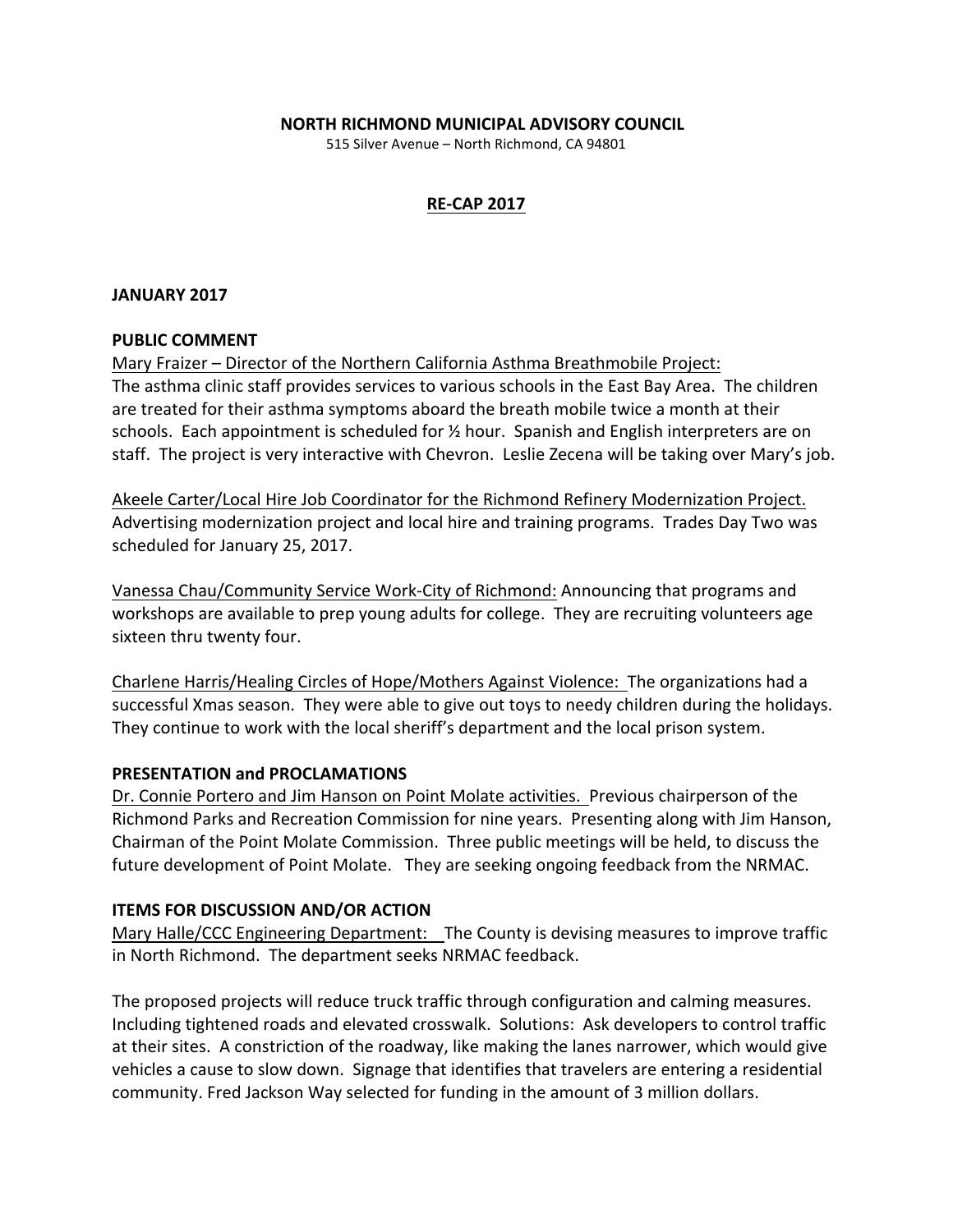# **ITEMS FOR DISCUSSION AND OR ACTION CONTINUED**

Gary Ghalotti/Maggiora and Ghilotti Inc. development plan: Update on project to cap contaminated/dirty soil on a piece of land. The site consists of (19.1) acres, off the Richmond Parkway, adjacent to Oliver's towing Company, and the Old Stauffer Chemical Site. In 1939 the land was farmland; geographically the land has not changed.

A million yards of dirt has to be filled in, raising surface of the land to ten feet. After capping, (projecting in ten years) further development may be able to proceed, and will come back to the NRMAC for presentation. NRMAC voted on this issue in February 2017.

Galaxy Desserts/Engineers from CSW/Stuber Stroeh engineering: Proposal to merge seven parcels down to four, which will allow previously NRMAC approved work on desserts manufacturing facility to proceed. The NRMAC express full support. Will vote on the issue February 7, 2017.

# **OTHER AGENCY/PROGRAM REPORTS**

Robert Rogers, District Coordinator/Supervisor John Gioia's Office: The Verde School Holiday fundraiser was a great success. A total of \$8,000 was raised, students were provided with books and hooded sweatshirts. Chevron Refinery donated tote bags to the students.

Don Gilmore, Director and Janie Holland, Community Resource/CHDC: Heritage Point Development is on schedule to go before the county for funding; they are also going before the state for funding. They hope to break ground early next year. Tax preparation is being offered once again this year. Janie is in charge of issuing free garbage disposal vouchers, to NR residents. Participants must provide required proof of residency.

Carla Orozco – Mitigatin Fee Funded NHNR: The Basketball Program for youths will continue. A timeline has been developed in partnership with the Watershed Project for organizing specific tasks to help guide the implementation of the Outreach Program for the 2017-17 fiscal year.

Princess Robison, Director/Urban Tilth Farm: The farm had over 200 people is attendance at the opening celebrations. They celebrated MLK Day January 26, 2017. The farm is available for public use.

Stephanie Ny/Love Your block: Three grants were awarded toward neighborhood revitalization and beautification. NR SIT office received a grant for renovation on Lucky A's Baseball Field, and (CUADME) received a grant to beautify the community garden.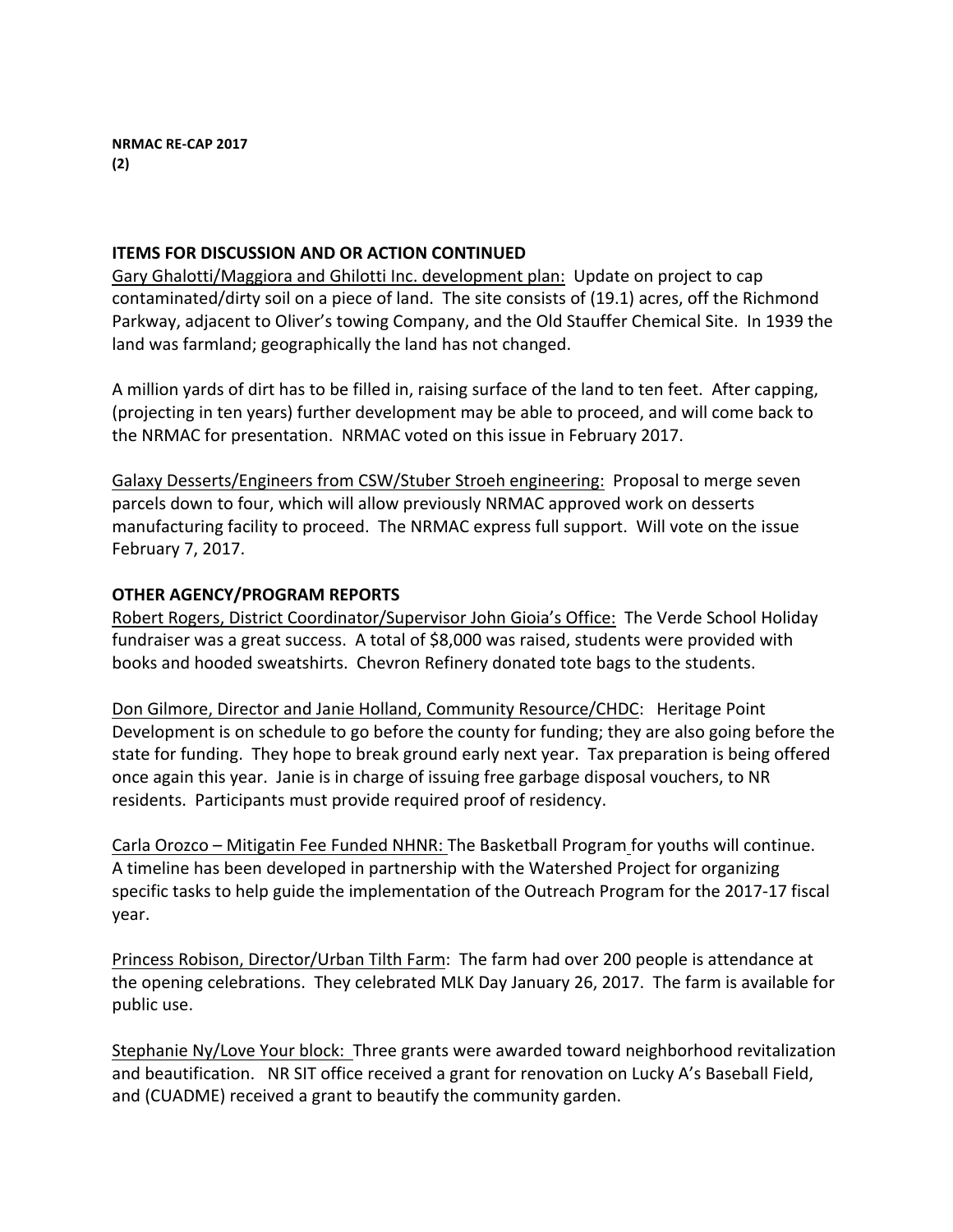## **FEBRUARY 2017**

## **PUBLIC COMMENT**

Leslie Zecena/Northern CA Asthma Breathmobile Program: The breathmobile continues to come out and service the children, with asthma at Verde School. Andrea notes that CESA also partnerships with the asthma program.

Ryan Bealer of Healthy Richmond: Ryan will be working in the NR community. He works with Roxanne Crillo.

# **PRESENTATIONS and PROCLAMATIONS**

Chinyere Madawaki, Director/North Richmond Center for Health Operations: Reports that the center opened up 18 years ago. Dr. Clark, Meredith, Jordan and Dotson, and others were instrumental in its founding. The center has twenty five staff members. It has five providers. The site has a lab work facility, and offers one on one counseling. Clinics offered are: Asthma, diabetics, psychological and HIV Aids. Over 1,500 patients are seen a month. Fifty percent are Afro-American and forty-nine percent are Latino. The clinic has video monitors to access foreign languages. The counties my CC Link is available to access patient's primary care doctors.

Lesa McIntosh/Board Director of EBMUD:the reservoirs are overflowing. They are at 102% capacity. Consumer Assistance Program for low income. All lead has been removed from pipes in 1990's. The Orinda treatment plant is in the process of being upgraded. There is a taste and odor change in the water, due to the usage of San Pablo reservoir.

John Steere, AICP/CCC Watershed Program: Announcing the Watershed Connections Project. The walkable waterways grant program is a five year project. Three sub-projects, and is a collaboration of CCC Transportation/engineering, the County's Watershed Program and several local nonprofits including Urban Tilth, the Watershed Project, and the NHNR.

The sub projects, from north to south are: Raingardens adjacent to the NR Urban Tilth Farm. First Mile/Last Mile of Fred Jackson Way, a green/complete streets project (led by CCC Public Works Dept.) and "Walkable Watersheds: Clean and Green Streets/Adopt-a-Block program primarily on 5<sup>th</sup> Street (led by the Watershed Project.)

Nathan Bickart of Urban Tilth and Josh Bradt of Estuary Partnership: Presenting on partnership to map transition zones along the NR Shoreline areas that may change or become threatened by sea level rise. Goal to develop a community-informed vision for the NR Shoreline. Protecting community resources, improving access, improving natural habitat. Funding on hand, received grant from Climate Ready Estuary EPA Program.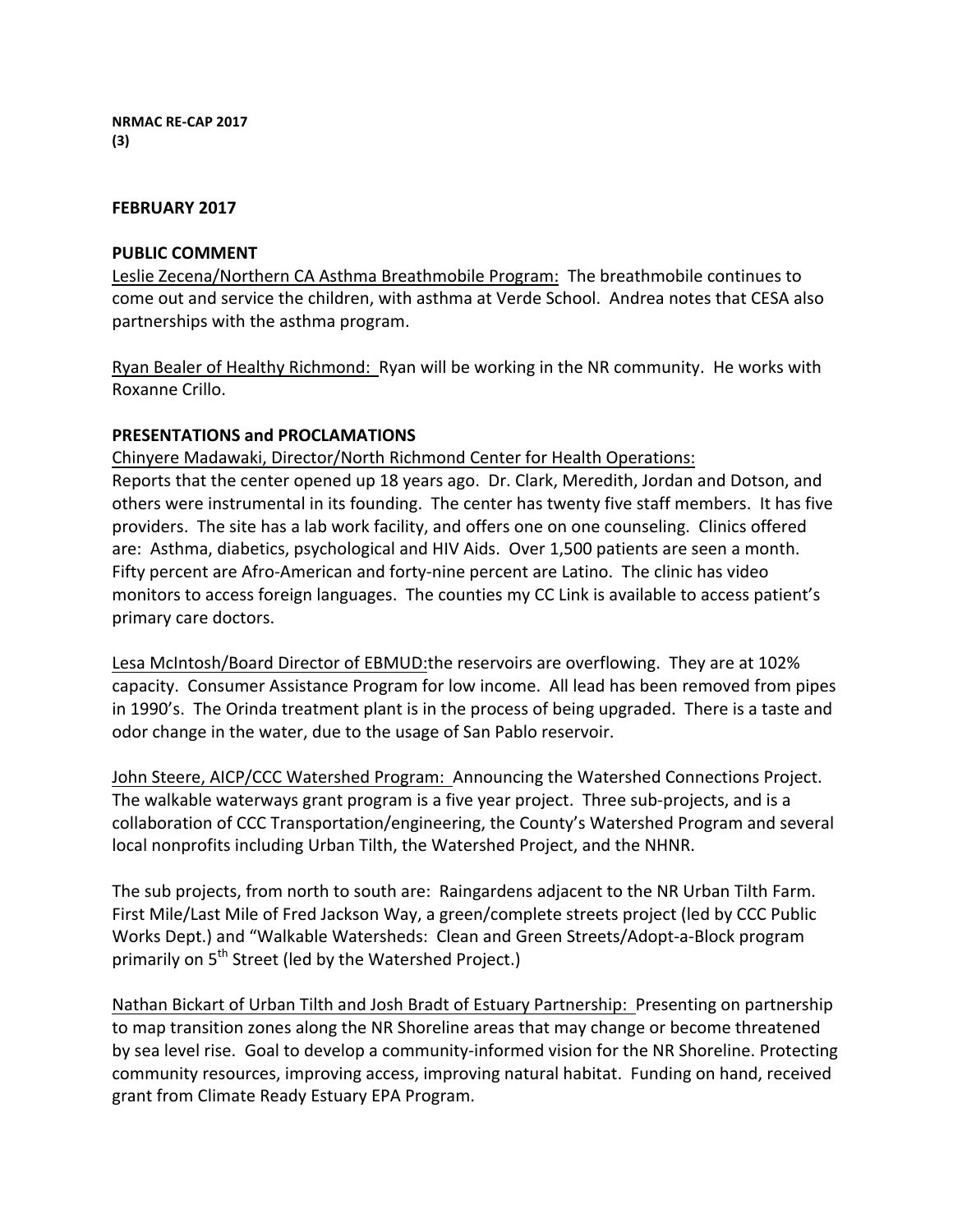# **PRESENTATIONS and PROCLAMATIONS CONTINUED**

DISCUSS/RECOMMENDATION regarding Maggiora & Ghilortti Development: NRMAC votes 4-0, with Morgan abstaining and Clark, Meredith, Bailey and Scott voting yes. General support was expressed, for Gillotti cap and cautions that it confirms to community beneficial uses. Property is adjacent to the Richmond Parkway. The soil is contaminated; he is being required to cap the soil with ten feet of clean soil. The project will be completed by 2027.

DISCUSS/RECOMMENDATION regarding CSW/Stuber engineering subdivision plan, representing Galaxy Desserts: NRMAC votes 5-0 approve sentiment of non-quorum NRMAC expressed in January. Support for Galaxy Desserts engineers to merge seven parcels down to four, which will allow previously NRMAC approved work on desserts manufacturing facility to proceed. NRMAC members present express full support.

# **OTHER AGENCY/PROGRAM REPORTS**

Robert Rogers, District Coordinator/ Supervisor John Goia's Office: Supervisor Gioia voted against jail expansion. The proposal did pass at the supervisor's level at a four to one vote.

CCC Housing Authority opens up Section 8 Wait List: February 27 – March 4, 2017.

Annie King – Meredith/Dr. Clark: Asking about an odor issue in the community. It is unknown where the odor is coming from. Robert will ask Republic and WCWD to attend the next meeting. 

Lloyd Madden, Director/NHNR: Reports that Carla Orozo is no longer employed at the agency. The community service specialist position will become available in March.

Teams have been formed for the Twilight League Basketball Teams. ECO Workshops are continuously being conducted, with youth participation.

Bishop Santiago/REACH Fellowship Outreach International: Reach showing concerns for the residents of the Las Deltas Housing Projects that will be displaced, upon the closing out of the housing projects.

Nada Perez/Love Your Block: they are planning three projects for the future. One will be hosted at the Community Garden on Fred Jackson Way.

Dorian Robison/Director and Princess Robison, Urban Tilth Garden: Huge turnout for the MLK Day Celebration.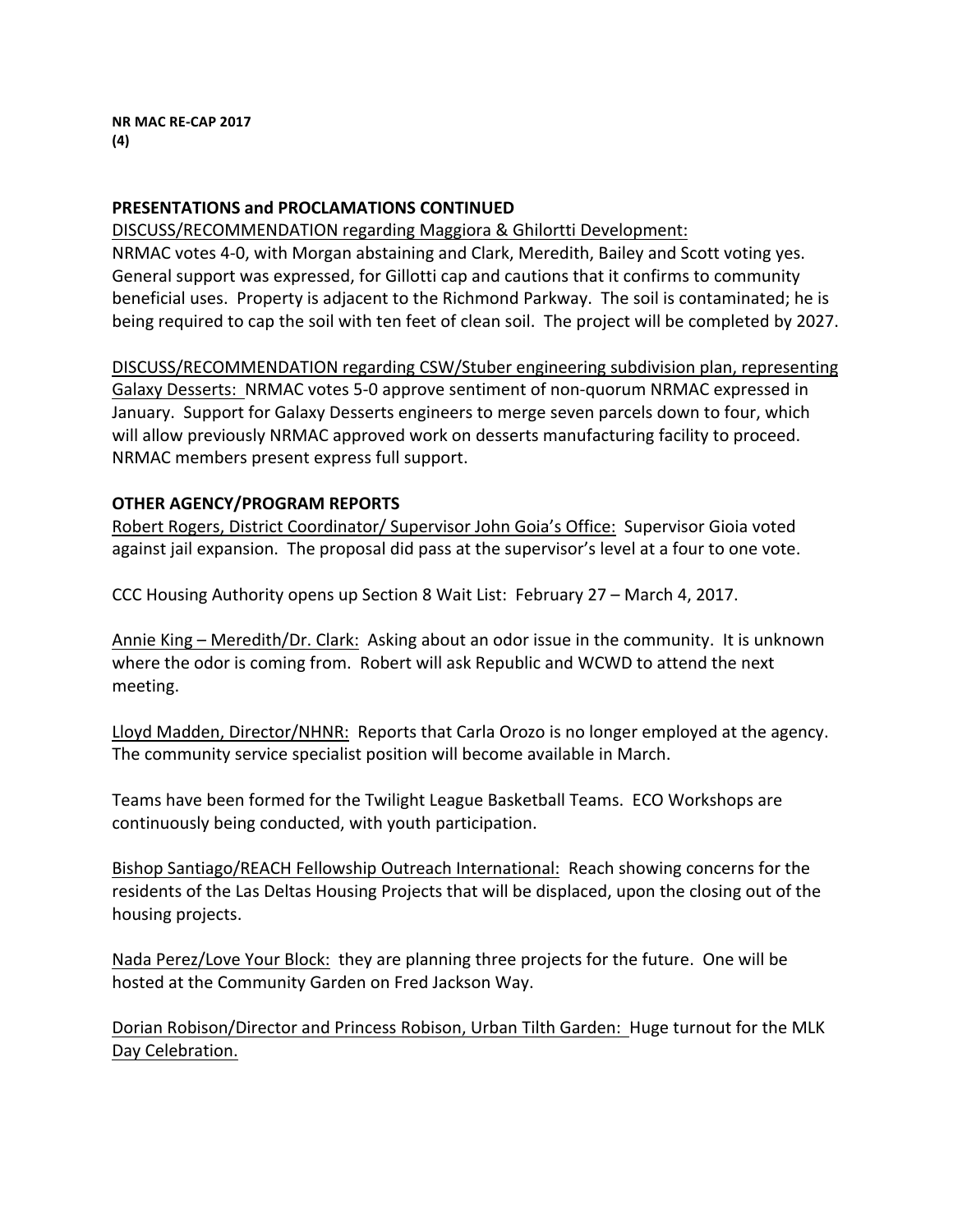## **MARCH 2017**

### **PUBLIC COMMENT**

Mary Frazier, Director/Northern CA Asthma Project – Breathmobile: Continuing to provide regular asthma and respiratory health services at Verde School. Services are provided to the following schools: Verde, Grant, Lake and Helms. Staff on board the breathmobile consist of a nurse practitioner, doctor and medical assistants. Each school is visited every four to six weeks. Children from age three months to eighteen years are eligible to participate in the program.

Luz Gomez, Represnetative/Bay Area Air Quality Management District: Presenting about the districts work and upcoming public workshops, including in Richmond on 3/30 from 6:30 p.m. to 8:00 p.m., at the Richmond Memorial Auditorium.

The district is in the process of planning on how to improve on the climate situation and clean air emissions. Clean Transportation is giving/offering funds to help people change out their fireplaces to clean burning fireplaces.

## **PRESENTATIONS**

La Shonda White/City of Richmond: Presents on ECIA grant opportunities, funded by Chevron in agreement for modernization project. Grants will be from \$2,500 to \$50,000. North Richmond organizations are available. Last year, three applied, and one, Urban Tilth, won a grant. Deadline  $3/20/17$ . Grant writing is also being sponsored.

Sherry A. Stanley, Director and Harry Wiener, Director/West County Wastewater District: Reporting on long term capital improvement plans. A number of high priority projects over the next five years, with an additional set of projects for the following 15 years. The cost for the current five year plan is \$91.6 million (July 2012 dollars). A widespread replacement of the sewer pipes is proposed for NR community.

# **ITEMS FOR DISCUSSION AND / OR ACTION**

Andrea Bailey and Carlos Lopez from Center for Employment Training in San Jose seek NRMAC support for Equip Richmond Training Center in NR. Plans by Chevron/ Equip project to open employment training center in NR. NRMAC vote 6-0 to support project and draft letter of support from NRMAC.

# **OTHER AGENCY/PROGRAM REPORTS**

Robert Rogers, District Coordinator/Supervisor John Gioia's Office: Reports that there will be an Earth Day/Green Day event set for April 22, 2017, at Lucky A's Ballfield.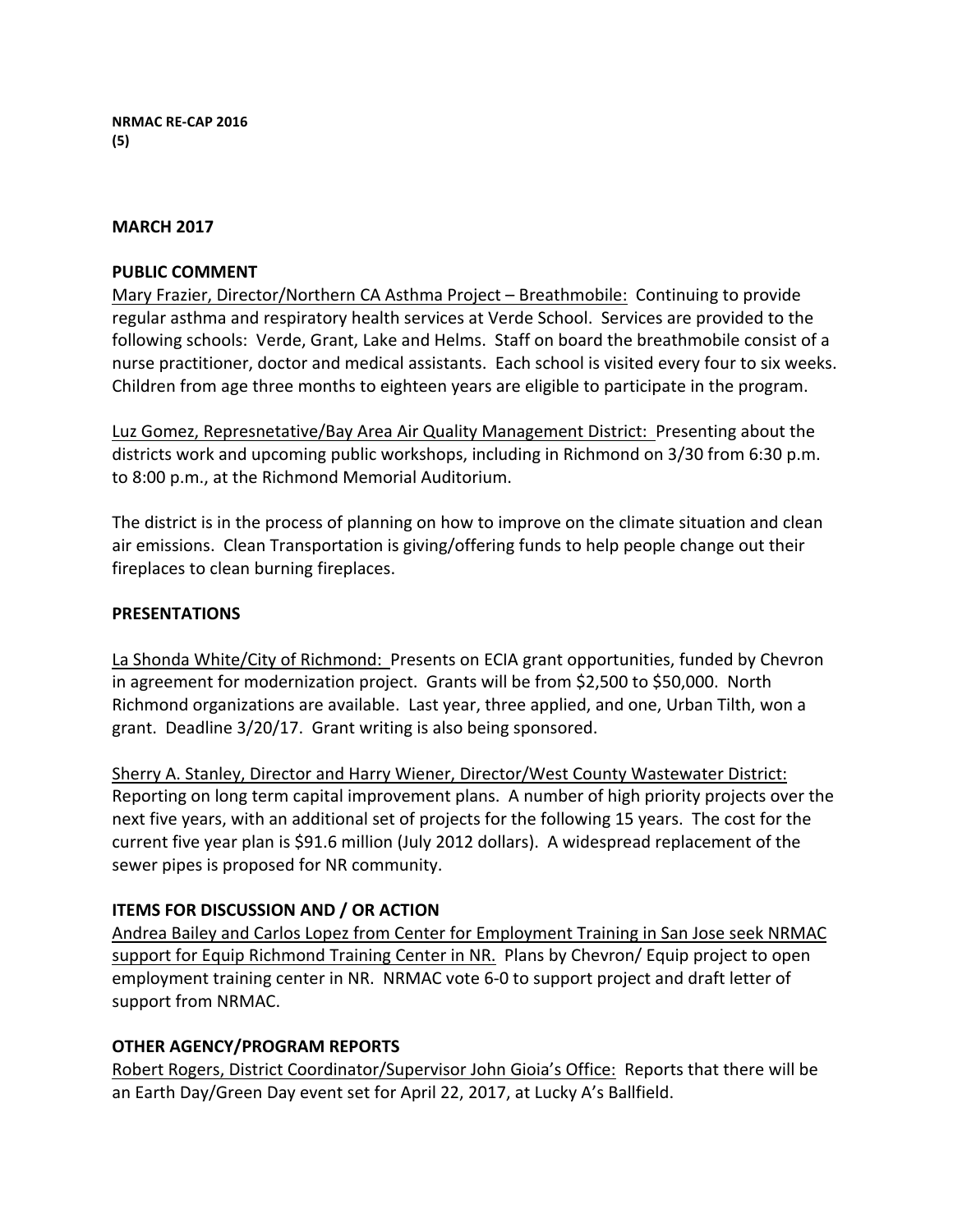# **OTHER AGENCY/PROGRAM REPORTS CONTINUED**

Don Gilmore, Director/CHDC: Healthy Richmond Project will be looking at the Las Deltas Projects to decide what is feasible and in the best interest of the community. CHDC continues the process of acquiring funding for Heritage Point Project. They will be bringing back a resource center to the community. They are in the early stages of planning.

Stephanie Ny of Love Your Block: Three of eight neighborhood grants went to NR Projects. A mural will be erected in honor of Fred Jackson at the Fred Jackson Community Garden.

## **APRIL 2017**

#### **PUBLIC COMMENT**

Leslie Zecena, Northern CA Asthma Brathmobile: The program is ongoing at local schools. The Chevron Refinery newsletter (March 2017) has an article featuring question and answers, meet our partners – Mary Frazier.

Pamela Saucer Bilbo, CEO/Men & women of Valor: On May  $1<sup>st</sup>$ , the agency is hosting a clean sweep cleaning up event in NR.

# **PRESENTATIONS and PROCLAMATIONS**

A proclamation was presented to Pamela Saucer Bilbo for her outstanding service in the community. Ms. Bilbo is the CEO of the non-profit agency: Men and Women of Valor.

Nadia Perez/Love Your Block/Communities Against Destroying Mother Earth: Celebrate the Life & Legacy of Fred Jackson: Will be assisting artist Timothy B. create a mural dedicated to the late great Fred Jackson at the community garden.

Rising Sun Energy Program: Presents about free energy saving, services for NR homes, and other communities in West County. RSEC's mission is to empower individuals to achieve environmental and economic sustainability for themselves and their communities.

Josh Bradit and Heidi Nutters/S.F. Estuary Partnership: Presentation on NR Shoreline Vision. Inviting NRMAC to provide input and feedback through process.

Cynthia Jordan, for Whitney Dotson, President East Bay Regional Parks District: Announcing the dedication/opening ceremony of the Dotson Marsh. Also presenting a brief history of the marsh and the campaign to save the marsh.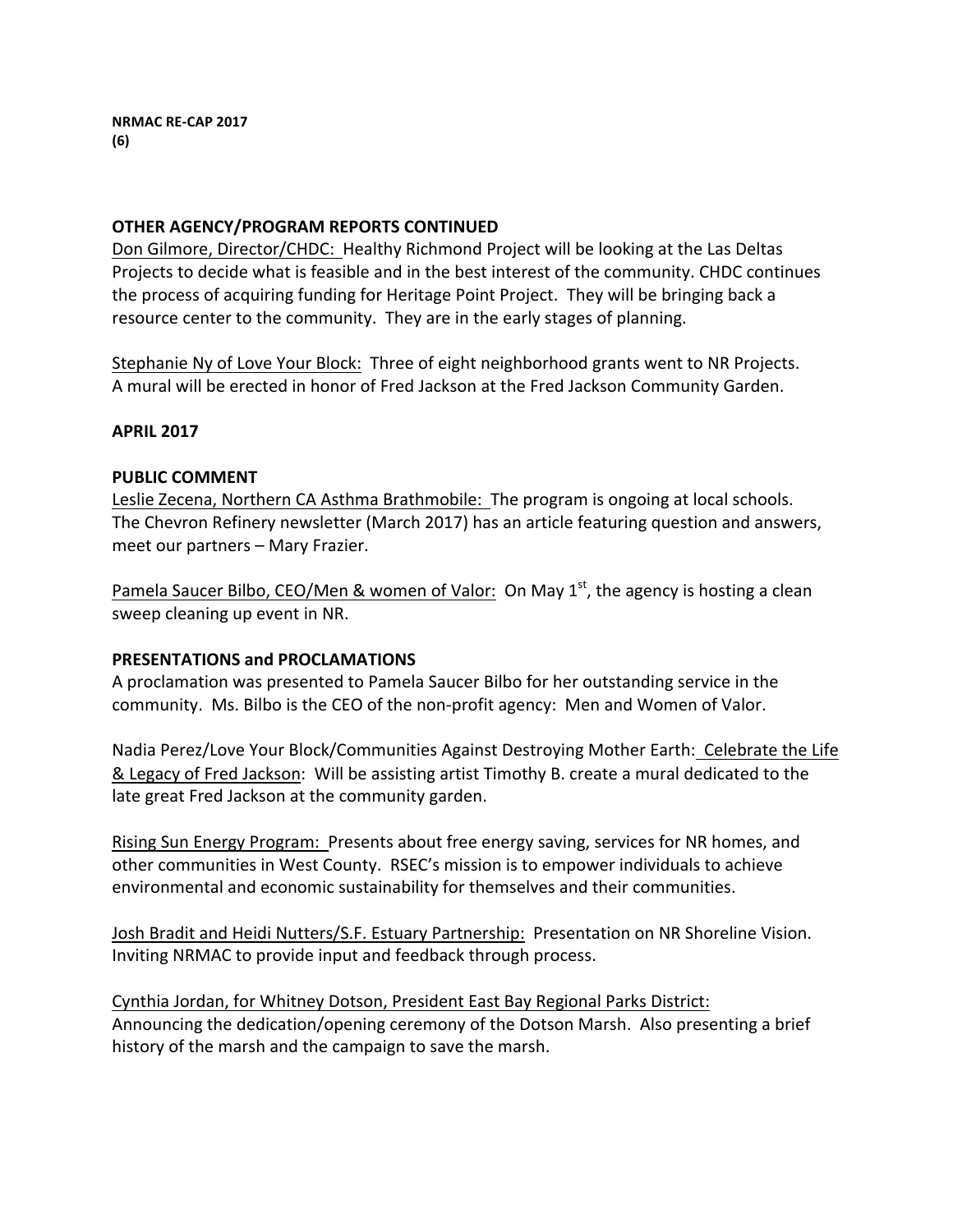# **OTHER AGENCY/PROGRAM REPORTS**

Robert Rogers, District Coordinator/Supervisor's John Gioia's Office: Reports of Supervisor's work to end juvenile incarceration fees statewide and creation of Racial Justice Task Force. Doug Harris' documentary: North Richmond Past, Present and Future, will be aired on local television channel (KCRT) April  $11<sup>th</sup>$ .

Lloyd Madden, Director/NHNR: Youths continue to participate in the NR Native Plant Communities Garden Projects. The  $7<sup>th</sup>$  Annual NR Green Festival and Earth Day Celebration was very successful. The Community Service coordinator position remains open.

Ryan Bealer/Healthy Richmond: Announcing a town hall meeting, hosted by U.S. Rep, Mark De Saulnier with constituents. Topics to be discussed are a congressional update and questions and sharing thoughts from the audience.

# **MAY 2017**

# **PUBLIC COMMENT**

Cynthia Jordan: Wants to know what is the status of replacing the green banners on the light poles. She also suggests a new project to preserve heritage in NR. It is being suggested that clay bricks be displayed in designated public areas with the names of families of NR- (founding and present residents) in-graved in them. A location on the median, Fred Jackson Way, would be ideal. Point Richmond has a good example of such project: Family names are engraved in the bricks, located in the courtyard next the museum and fire station.

# **PRESENTATIONS and PROCLAMATIONS**

Pam Herhold, Sharon Moore and Sam Gross/BART: Presenting the proposals of the Title VI Plan. Revenue enhancement for the FY18, there is a budget shortfall by 31 million dollars. 

Josh Brtadit/San Francisco Estuary Partnership: Present information on the NR Shoreline future. Doing outreach on shoreline, rise in sea level.

Courtnee Gomez/Extenet: LLC Systems re seeking approval to install new cell sites in the community. It was motioned by Beverly not to recommend or endorse. Motion was second, all was in favor of the motion.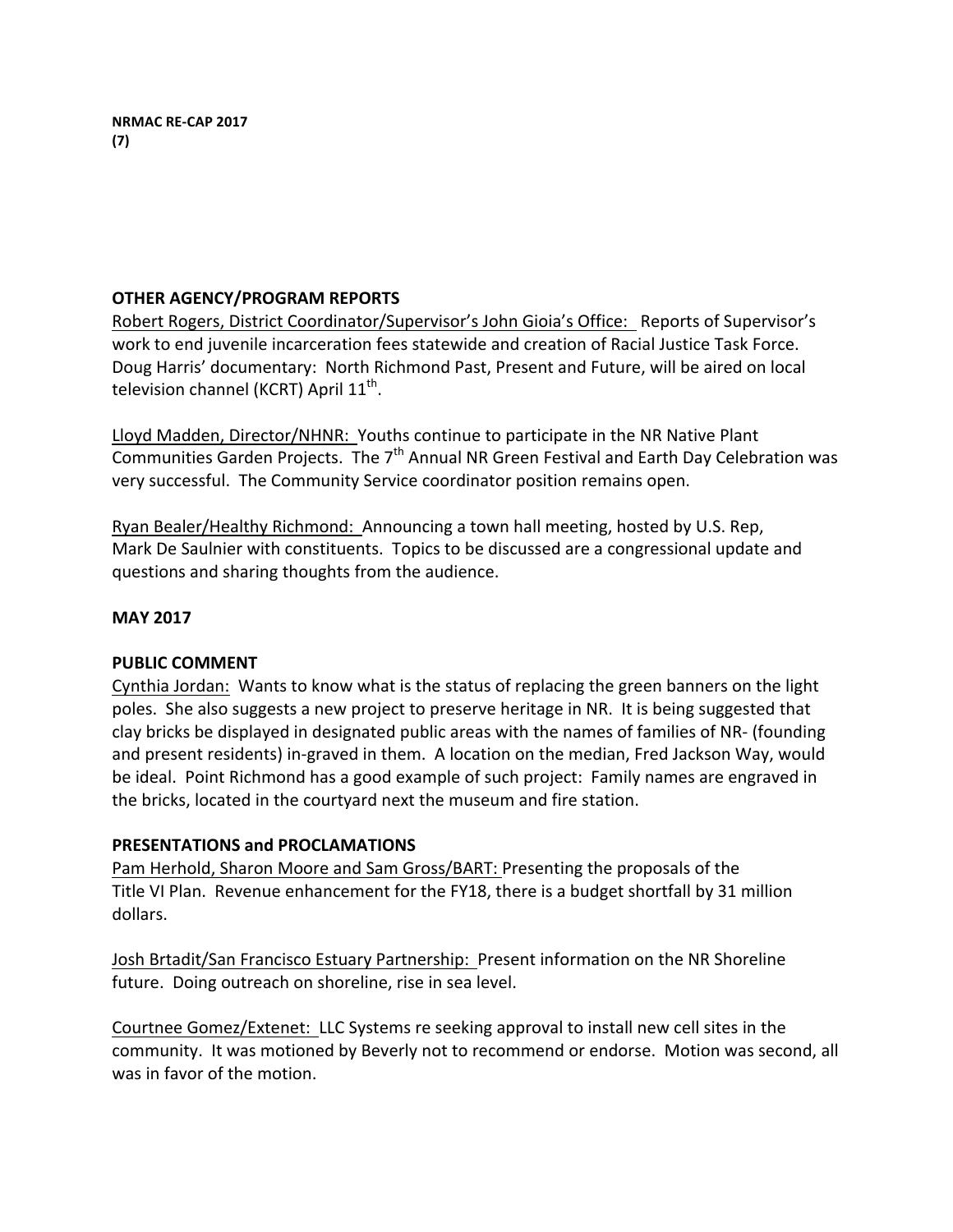**NRMAC RE-CAP 2017 (8)**

# **OTHER AGENCY/PROGRAM REPORTS**

Robert Rogers, District Coordinator/Supervisor's John Gioia's Office: the supervisor's board voted four to one to implement the clean energy Program.

Bishop Edwina Santiago, Director and Belinda, Nurse, REACH Fellowship Outreach International: They will be hosting the Second Module Gender Sensitivity Training Workshop. The topic is entitled (Black Women Lives Matter);

Don Gilmore, Director/CHDC: In the process of trying to secure funding for the Heritage Point Project. 

## **JUNE 2017**

## **PUBLIC COMMENT**

Mary Frazier, Director/Northern California Asthma Breathmobile Program: Continuing to provide service at Verde School. Has formed a partnership with CC College. College students may receive credits, by work or volunteer.

Dan Pegaski/More Than A Game: Hosting a clean-up and free baseball and soccer camp at Shield's and Reid Park. In the past has worked on clean-up at Nichol Park. Have produced the documentary/movie, "The Park".

# **PRESENTATIONS and PROCLAMATIONS**

La Shonda White, Richmond City Manager's Office/Carlos Villarreal and James Edison, Wildan Financial Services: Presenting the NR Annexation Fiscal Impact Analysis Study. Lashonda delivers power point presentation that details the findings of a fiscal analysis conducted by Willdan, who was contracted by the city and county. LaShonda notes that annexation would cause approximately \$2 million in net loss to the city, due to services costing more than tax revenue.

# **AUGUST 2017**

#### **PUBLIC COMMENT**

Leslie Zecena, Medical Assistant/Northern California Breathmobile Asthma Van: Reporting school is on a summer break and the van is not going out. Representatives from the program will be attending Helms Middle School, Camp Cougar next week.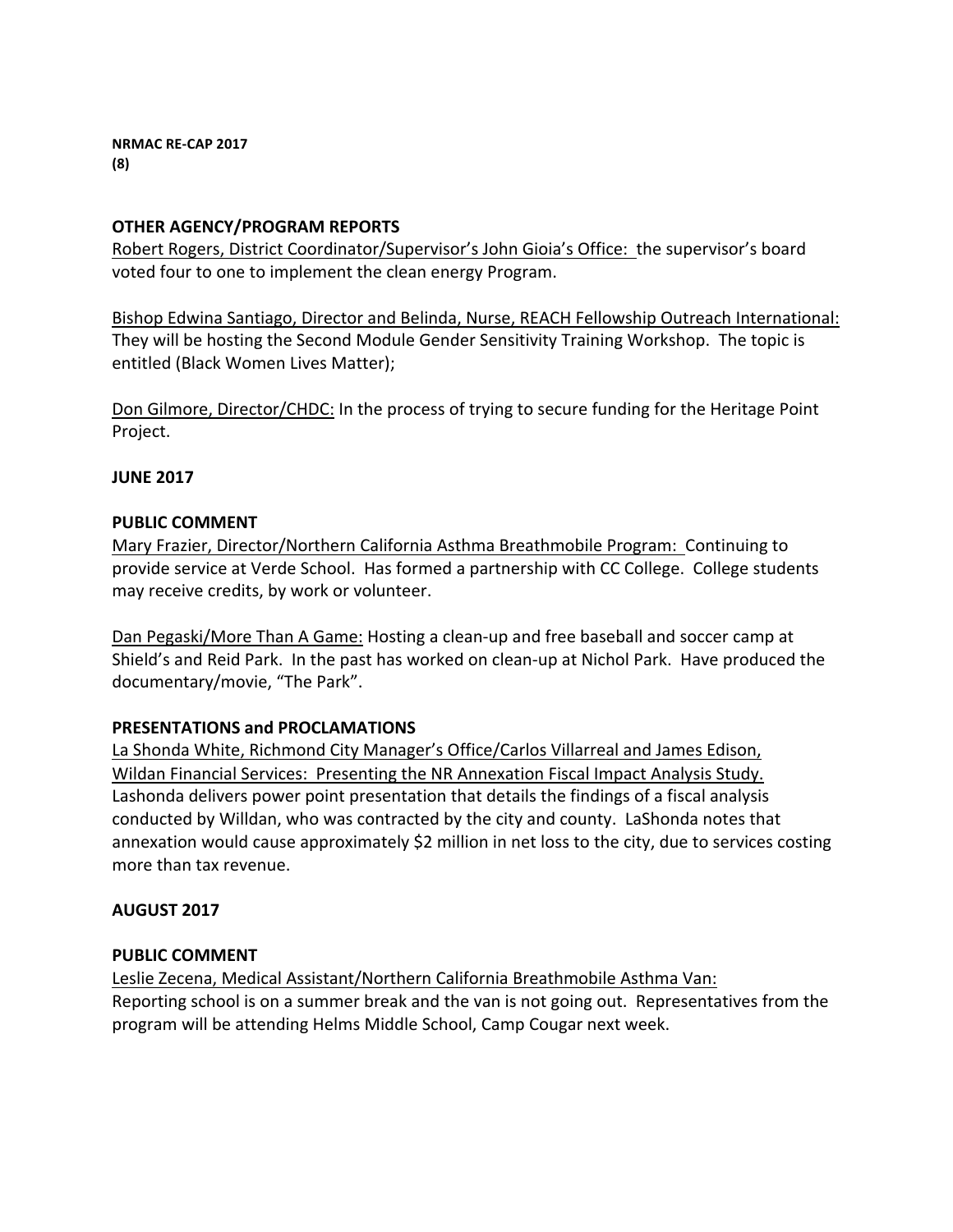# **PUBLIC COMMENT CONTINUED**

Annie King – Meredith, North Richmond Resident: There is a problem about a young man while riding his bike, was stopped and pulled off his bike by RPD officers. The young man was searched and was told that they were looking for weapons. The incident appeared to be totally out of perspectives.

The way the young man was treated was totally unprofessional and appeared to be (racial profiling taking place). The incident is being looked into and reviewed by the young man's parents, concerned community residents and RPD.

Ms. Mezda, Resident: Somebody is continually setting fires by her house, in the area of Sixth and Silver Streets. It appears that some-one is burning unwanted litter in the late hours of the night. The CCC Sheriff's Department is slow in responding.

# **PRESENTATIONS and PROCLAMATIONS**

John Steere, Watershed Planner/County Watershed Program on the awarding of the SCC Grant (\$866k) for the "North Richmond Watershed Connection Project.": More than 2,000 pounds of trash is picked up routinely. Project Description: the NR Watershed connections is based on the partnership of CCC Public Works Department, Watershed Program and Transportation Engineering), Urban Tilth, and the Watershed Project. Multiple-benefit urban greening projects, to improve water quality and enhance the health of San Pablo and Wildcat Creeks and their watersheds, while expanding the urban forest, reducing heat islands, and improving this disadvantaged community's awareness of and safe access to their local natural resources with a 1.75-mile long "Walkable Watersheds" urban trail. The Fred Jackson Way Rain Gardens, First Mile/Last Mile Tree Installations and clean and Green Adopt-a-Tree, Adopt-a-Block Cleanups and Watershed Connection Route.

Marcus Byrd-Ray, Director/Change 4 Five Hundred: Mr. Byrd-Ray a young man from the community has partnered with Richmond Ceasefire to present a mentorship program in the NR community. He will be hosting their first annual Bar-B-Que and Backpack giveaway on August 13, 2017. Five hundred backpack and supplies will be distributed.

# **OTHER AGENCY/PROGRAM REPORTS**

Robert Rogers, District Coordinator/Supervisor John Gioia's Office: The search for a DA replacement is ongoing, and supervisor Gioia is working to ensure that we get a candidate who is progressive on justice issues and will best serve West County. CA Coastal Clean-up (9/16).

Tania Pulido, Community Service Coordinator/NHNR: She was chosen to replace Carla Orozco in the community service coordinator position with NHNR.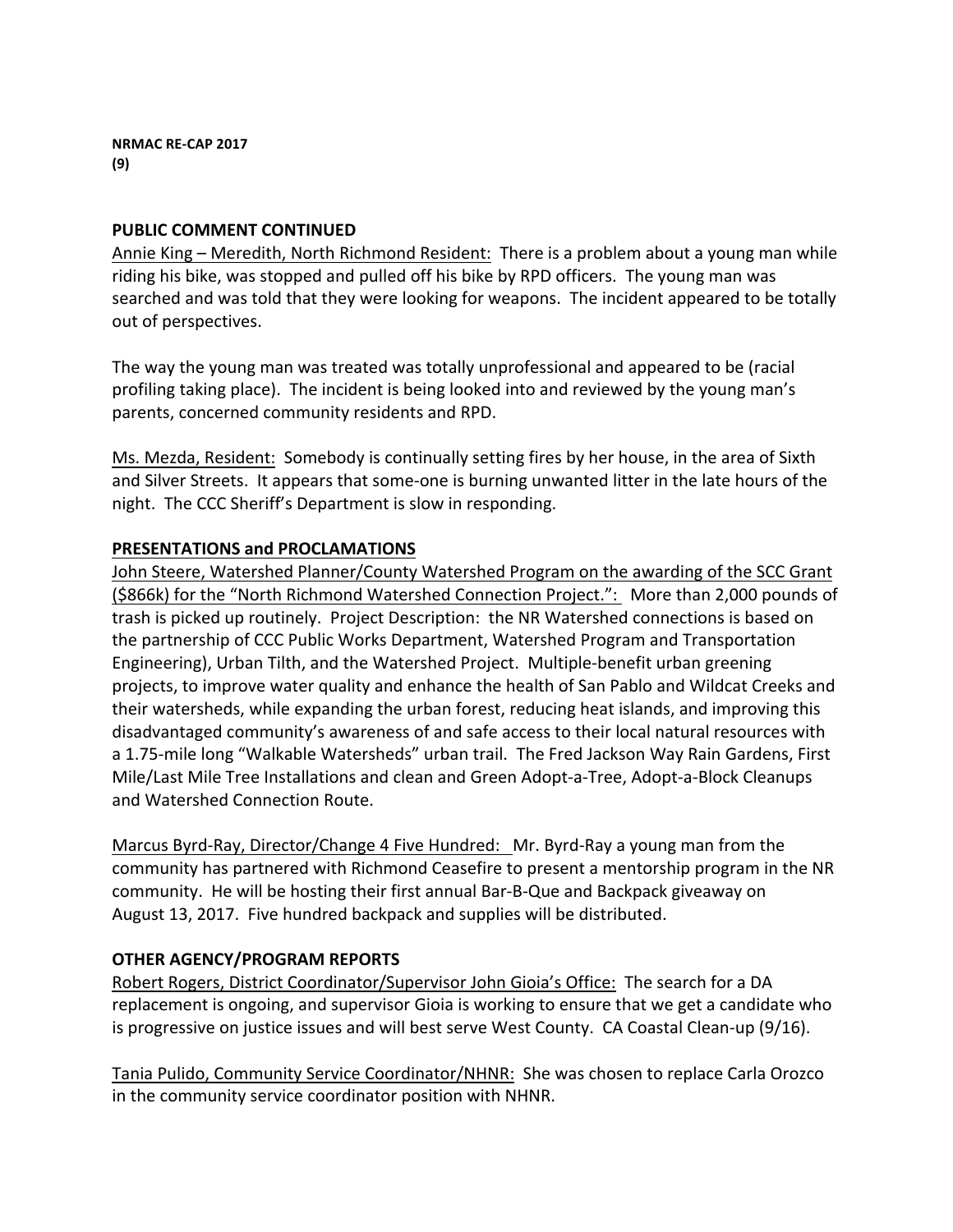**NRMAC RE-CAP 2017 (10)**

#### **SEPTEMBER 2017**

#### **PUBLIC COMMENT**

Alison McKee, Director/CCC Public Library: Ongoing work to bring a reading room to Shield's and Reid Park. The county has received a grant to proceed with the project.

Leslie Zennica, Medical Assistant/Northern California Asthma Breathmobile Program: The program is seeking help in outreach. As of September  $29<sup>th</sup>$ , the mobile van will start providing services for the up-coming school year.

Don Pegaski/More Than a Game: The goal is to enlist athletics to empower and educate the community. There will be ongoing work to restore Shield's and Reid Park.

#### **PRESENTATIONS and PROCLAMATIONS**

SB 350 Clean Transportation Access Efforts from the California Air Resources Board. Supervisor John Gioia/representatives from Sacramento were: Ashley Georgious, Sam Gregor, Meri Miles and Veronica Eacly: CA Air Resources board reports that NR has been selected as a disadvantaged community and will benefit from future programs increasing access to clean transportation options, including subsidies for clean vehicle ownerships and grants for public transportation improvements.

#### **ITEMS FOR DISCUSSION AND / OR ACTION**

DISCUSS/RECOMMENDATION – Vote on whether to support annexation of unincorporated NR into the city of Richmond: Supervisor Gioia, Mayor Butt and city manager staff, along with Wildan financial Services consultant, give report of NR potential annexation study and ongoing public outreach efforts.

The following is a breakdown of the voters: Annie, Beverly, Dr. Clark - Against Don, Andrea – Abstained Aaron, LaShanda- In favor

#### **OCTOBER 2017**

#### **PUBLIC COMMENT**

Pam Saucer-Bilbo, Director of Men and Women of Valor: Job fair October 20<sup>th</sup>.

Leslie Zecena, Medical Assistant, Northern CA Breathmobile-Asthma Program: Program has been very busy this school year.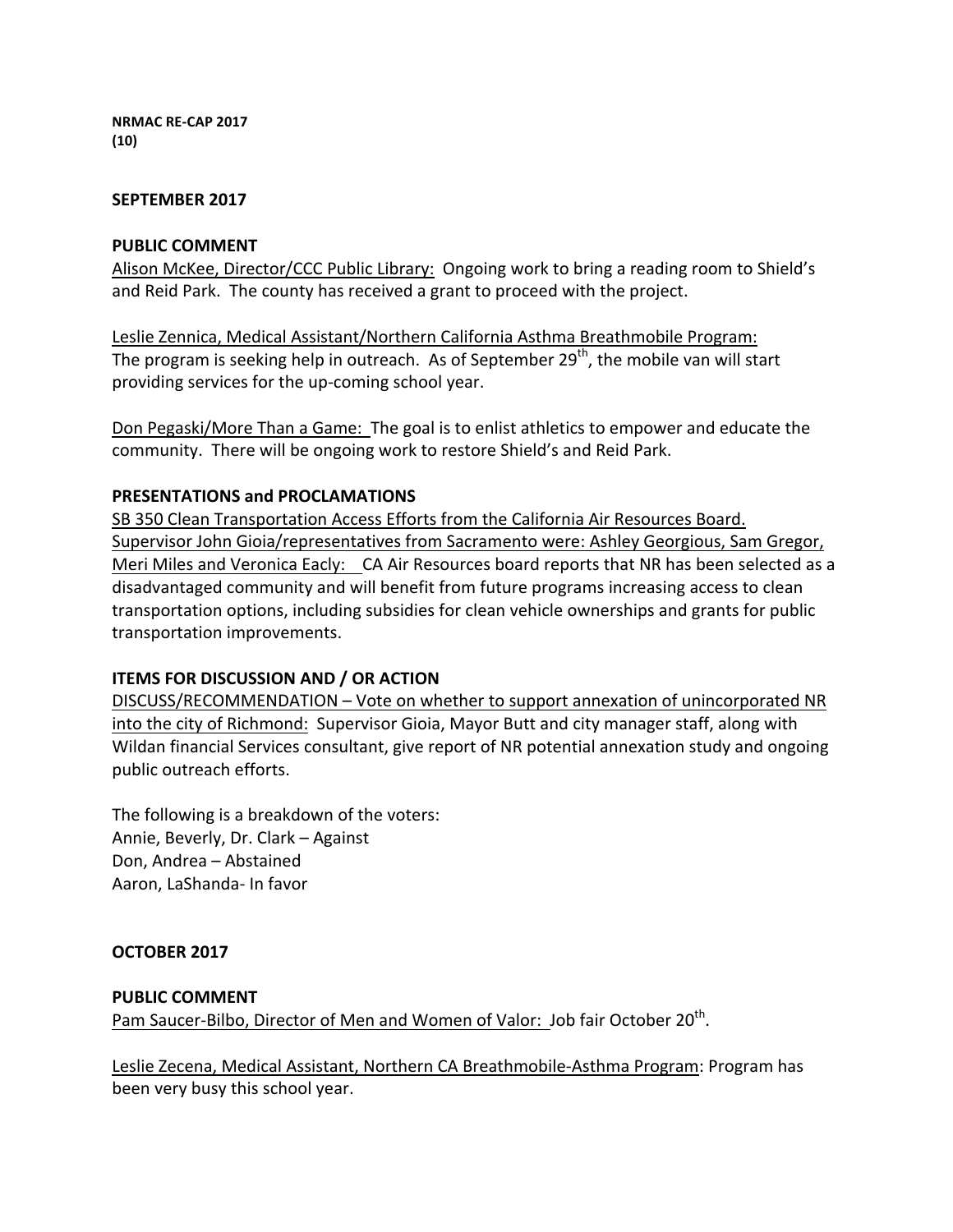## **PUBLIC COMMENT CONTINUED**

Stephone Ny, Love Your Block: There will be a beautification of Rancho Market, located at 5<sup>th</sup> and Market Street, on 10/28/17. Led by Supervisor John Gioia's office, Love Your Block and NHNR and CHDC.

Andrea Bailey and Ben Priddy/Chevron: What's in Your Air? The Richmond Community Air Monitoring Program is in collaboration between Chevron, the City of Richmond and Argos Scientific, an independent expert -provides real time data 24 hours a day, 7 days a week. Data is collected from three stations along the Richmond refinery fence line and three neighborhood stations. Air quality readings are recorded and analyzed 24 hours a day.

# **PRESENTATIONS and PROCLAMATIONS**

Alison McKee, director and Melinda Cervantes/CCC Public Library: The library has received a grant of \$66,000 from Sunshine Giving for this literacy center/reading room for  $0 - 5$  year old children. Scheduled opening/ Spring of 2018. Shield's and Reid and the City of Richmond contributing space and staff. The county will add books and supplies to space.

Todd Berryhill and Eric Zell on the Galaxy Desserts site: The site is no longer under development by Galaxy Desserts. The site has been acquired by Scannell Developers. A distribution company/warehousing is being planned for the property. They want NRMAC's input, as the project has not been submitted to the county yet.

Don Gieseke on More than a Game's plans for Lucky A's Park: Don presents that they are here to help existing sports programs and work to improve fields and facilities.

Janie Holland/CHDC: Announcing the CHDC will be managing the Multicultural Senior Citizen's Center as of Monday.

CHDC application to modify storm water conveyance, at Heritage Point. Annie King motions, Dr. Clark supports, passes 4-0.

Pacific Wood Recycling/to establish wood recycling facility at 109 Brookside Drive: The facility is presently located on Goodwick Ave. they are seeking support to do business at a location, located near their present location.

Annie motions to support the motion, passes 4-0.

Robert Rogers, District Coordinator/Supervisor John Gioia's Office: Legislative achievements, including Bection as DA and Immigrant Support Legislation.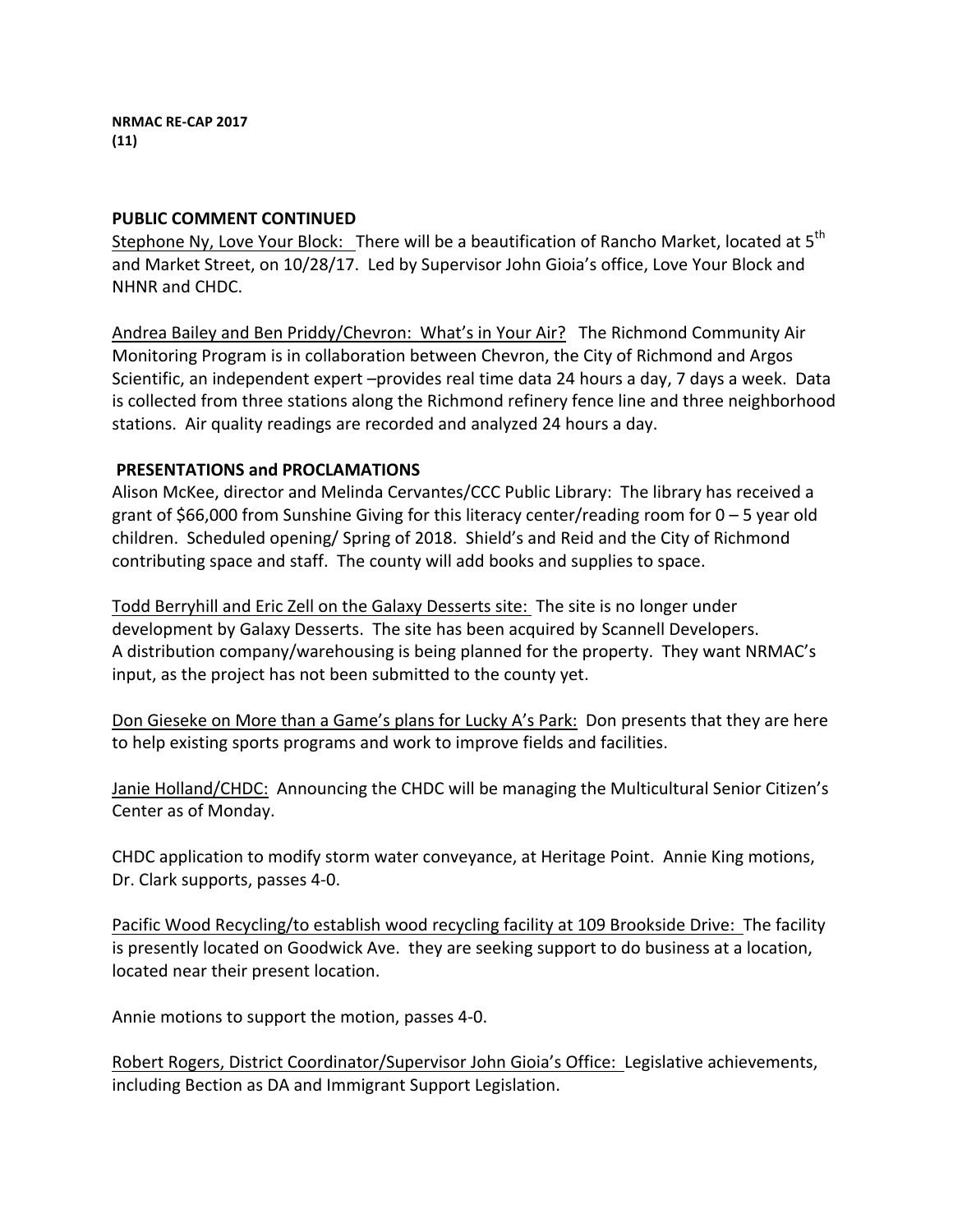**NRMAC RE-CAP 2017 (12)**

#### **NOVEMBER 2017**

#### **PUBLIC COMMENT**

Leslie Zecena, Medical Assistant, Northern CA Breathmobile-Asthma Van: The program continues to provide services to the community.

Diego Garcia, Community Activist/Easter Hill: Reporting about the work that he has performed in the local communities. He also is on the RPD Police Review Commission, the City of Richmond Parks and Recreation Commission. He has organized community clean-ups, community events, he is also a Certified Gang Expert. He is offering his services to our community in any capacity that he may be needed.

#### **PRESENTATIONS and PROCLAMATIONS**

Robert Rogers, District Coordinator/Supervisor John Gioia's Office: Reports on potential BOS regulations of short term rentals. The board of supervisors (board) has directed the Department of Conservation and Development staff to initiate the process of preparing an ordinance which would specifically regulate and permit short - term rental of dwellings. Short-term rentals are defined as those stays less than 30 days in duration.

Azibuike Akaba and David Ralston/BAAQD Air Mapping Project: Reporting on the Air Mapping Project coming to NR and the City of Richmond. They will be collecting information that may/can have an impact on the air quality. Mobile air sensing platforms to measure ambient concentrations of three air pollutants, (black carbon, nitric oxide and nitrogen dioxide.

A collaboration between the CA Air Resources Board, Environmental Defense Fund, Bay Area Air Quality Management District and the University of CA Berkeley.

Luz Gomez/BAAQD: Making a brief appearance; announcing that the BAAQD is currently auditing its public participation plan. Members of the district will be making monthly presentations at the NRMAC meetings.

Brian Hubinger of Chevron provides update on Modernization Project and other refinery initiatives: One billion dollar investment in the refinery, permitted in 2014, construction began in 2016. Replaces older equipment, more reliable and safer. Completion expected in 2019. Includes a new hydrogen plant. No net emission increase. Includes a new tugboat, the cleanest of its kind in the world. Also re-landscaping along Parkway, from Gertrude to the North. A new solar plant is also going up, in partnership with MCE. Also, local unemployment rate in Richmond is very low. Real time air monitoring on the web is provided, along the fence-line communities.